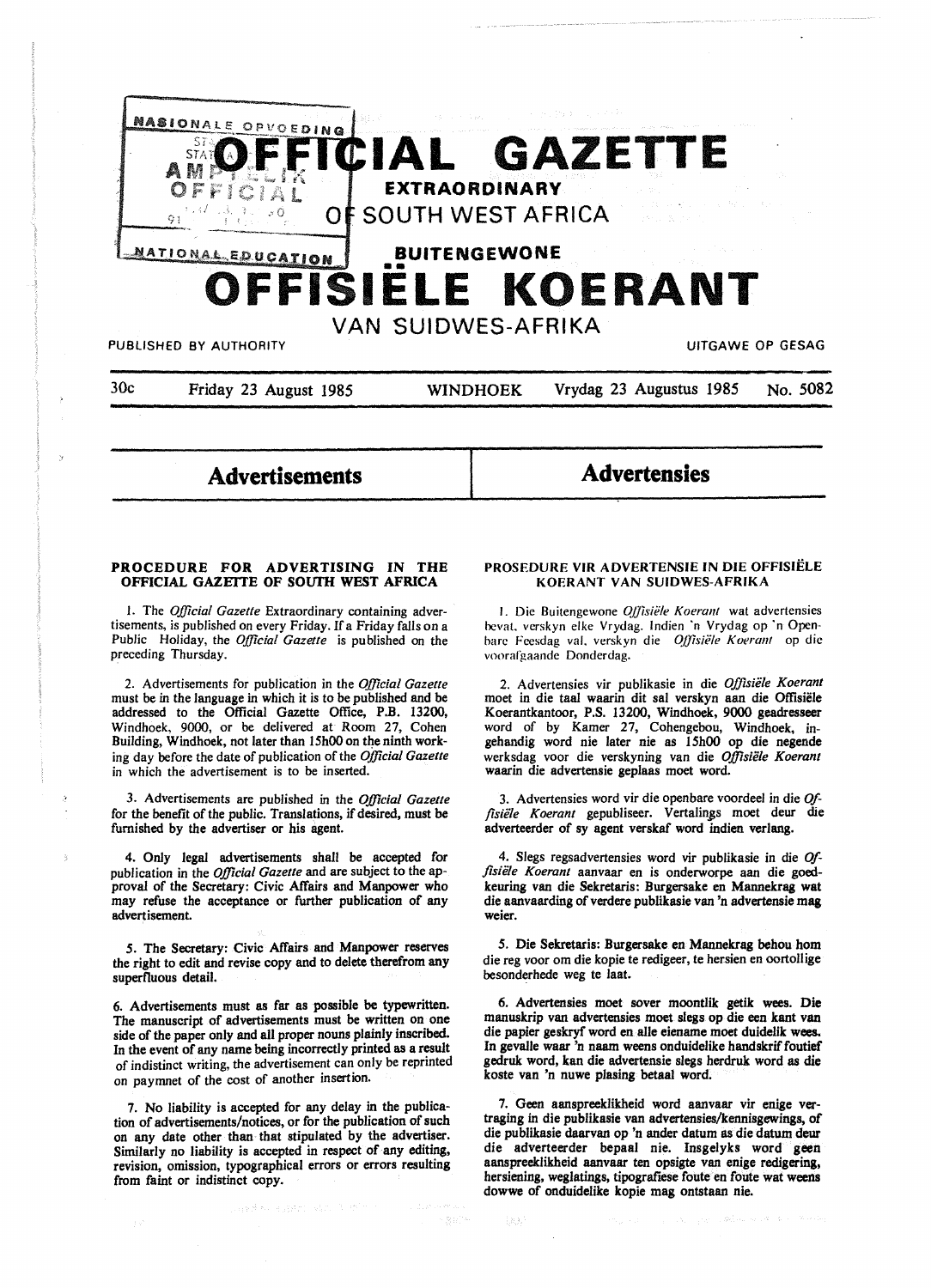8. The advertiser will be held liable for all compensation and costs **arising** from any action which may be instituted against the Administrator-General as a result of the publication of a notice with or without any omission, errors, lack of clarity or in any form whatsoever.

9. The subscription for the *Official Gazette* is R20,00 per annum, post free in this territory and the Republic of South Africa, obtainable from Swapers Limited, P.O. Box 56, WINDHOEK, 9000. Postage must be prepaid by overseas subscriber. Single copies of the *Official Gazette* are obtainable from Swapers Limited, P.O. Box 56, Windhoek, 9000, at the price as printed on copy. Copies are kept in stock for two years only.

10. The charge for the insertion of notices is as follows and is payable in the form of cheques, bills, postal or money orders:

### LIST OF FIXED TARIFF RATES

| STANDAR DISED NOTICES                                                                                            | Rate per<br>insertion<br>R |
|------------------------------------------------------------------------------------------------------------------|----------------------------|
| Transfer of business                                                                                             | 3,25                       |
| Deeds: Lost documents                                                                                            | 6,00                       |
| Business notices                                                                                                 | 5,00                       |
| Administration of Estates Acts Notices: Forms                                                                    |                            |
| J. 187, 193, 197, 295, 297, 517 and 519                                                                          | 2,00                       |
| Third party insurance claims for compensation<br>Insolvency Act and Company Acts Notices: J. 28,                 | 2,50                       |
|                                                                                                                  | 4,00                       |
| $N.B. -$ Forms 2 and 6 $-$ additional statements<br>according to word count table, added to the<br>basic tariff. |                            |
| Change of name (four insertions) $\dots\dots\dots\dots$                                                          | 25,00                      |
| Naturalisation notices (including a reprint for the                                                              |                            |
| advertiser)                                                                                                      | 2,00                       |
| Unclaimed moneys $-$ only in the <i>Official</i>                                                                 |                            |
| Gazette Extraordinary, closing date 15 January<br>(per entry of "name, address and amount")                      |                            |
|                                                                                                                  | 0,80                       |
| Butchers' notices                                                                                                | 5,00                       |
| Slum Clearance Court Notices, per premises                                                                       | 4.00                       |
| Lost life insurance policies                                                                                     | 2.00                       |
| NON-STANDARDISED NOTICES                                                                                         |                            |
| Company notices:                                                                                                 | R                          |
| Short notices: Meetings, resolutions, offer of com-                                                              |                            |
| promise, conversion of companies, voluntary win-                                                                 |                            |
| dings-up, etc.: closing of members' registers for                                                                |                            |
| transfers and/or declarations of dividends                                                                       | 11,00                      |
| Liquor Licence Notices (in Gazettes, Extraor-                                                                    |                            |
| viz. June/Tvl.; November/Cape; January/O.F.S.;                                                                   |                            |
| April/Natal), per bilingual application<br>. <i>.</i>                                                            | 7,00                       |
| Declaration of dividends with profit statements,                                                                 |                            |
| including notes                                                                                                  | 25,00                      |
| Long notices: Transfers, changes in respect of                                                                   |                            |
| shares or capital, redemptions, resolutions, volun-                                                              |                            |
| tary liquidations                                                                                                | 37,00                      |
| Trade marks in South West Africa                                                                                 | 11.00                      |
|                                                                                                                  |                            |
| Liquidators' and other appointees' notices                                                                       | 7,00                       |

8. Die adverteerder word aanspreeklik gehou vir enige skadevergoeding en koste wat voortvloei uit enige aksie wat weens die publikasie hetsy met of sonder **enige** weglating, foute, onduidelikhede of in watter vorm ookal, van 'n kennisgewing teen die Administrateur-generaal ingestel word.

9. Die jaarlikse intekengeld op die *Offisiële Koerant* is R20,00 posvry in hietdie gebied en die Republiek van Suid-Afrika, verkrygbaar by Swapers Beperk, Posbus *56,*  Windhoek, 9000. Oorsese intekenaars moet posgeld vooruitbetaal. Enke! eksemplare van die *Offisie1e Koerant* is verkrygbaar van Swapers Beperk, Posbus 56, Windhoek, 9000 teen die prys soos gedruk op eksemplaar. Eksemplare word vir slegs twee jaar in voorraad gehou.

10. Die koste vir die plasing van kennisgewings is **soos**  volg en is betaalbaar by wyse van tjeks, wissels, pos- of geldorders:

### LYS VAN VASTE TARIEWE

| <b>GESTANDAARDISEERDE</b><br><b>KENNISGEWINGS</b>                                                                                                                                                                | Tarief per<br>plasing<br>R |
|------------------------------------------------------------------------------------------------------------------------------------------------------------------------------------------------------------------|----------------------------|
|                                                                                                                                                                                                                  | 3,25                       |
| Aktes: Verlore dokumente                                                                                                                                                                                         | 6.00                       |
| Besigheidskennisgewings<br>Boedelwettekennisgewings: Vorms J. 187, 193                                                                                                                                           | 5,00                       |
| $197, 295, 297, 517$ en $519$                                                                                                                                                                                    | 2.00                       |
| Derdepartyassuransie-eise om skadevergoeding<br>Insolvensiewet- en maatskappywettekennisge-                                                                                                                      | 2,50                       |
| wings: J. 28, J. 29. Vorms 1 tot 9                                                                                                                                                                               | 4,00                       |
| L.W. - Vorms 2 en 6 - bykomstige verkla-<br>rings volgens woordetaltabel, toegevoeg tot die<br>basiese tarief.                                                                                                   |                            |
| Naamsverandering (vier plasings)<br>Naturalisasiekennisgewings (insluitende 'n her-                                                                                                                              | 25,00                      |
| druk vir die adverteerder)<br>Onopgeëiste geld — slegs in die Buitengewone<br>Offisiële Koerantsluitingsdatum 15 Januarie (per                                                                                   | 2,00                       |
| inskrywing van "naam, adres en bedrag")                                                                                                                                                                          | 0.80                       |
| Slagterskennisgewings                                                                                                                                                                                            | 5.00                       |
| Slumopruimingshofkennisgewings, per perseel                                                                                                                                                                      | 4,00                       |
| Verlore lewensversekeringspolisse                                                                                                                                                                                | 2.00                       |
| NIE-GESTANDAARDISEERDE KENNISGEWINGS                                                                                                                                                                             |                            |
| Maatskappykennisgewings:                                                                                                                                                                                         |                            |
| Kort kennisgewings: Vergaderings, besluite, aan-<br>bod van skikking, omskepping van maatskappye,<br>vrywillige likwidasies, ens.: sluiting van lederegis-<br>ters vir oordragte en/of verklarings van dividende | 11,00                      |
| Dranklisensiekennisgewings (in Buitengewone Of-                                                                                                                                                                  |                            |
| fisiële Koerante, t.w. Junie/TVl.; November/Kaap;<br>Januarie/OVS; April/Natal) per tweetalige                                                                                                                   |                            |
| aansoek                                                                                                                                                                                                          | 7.00                       |
| Verklaring van dividende met profytstate, notas<br>ingesluit                                                                                                                                                     | 25.00                      |
| Lang kennisgewings: Oordragte, veranderings met<br>betrekking tot aandele of kapitaal, aflossings, be-<br>sluite, vrywillige likwidasies                                                                         | 37,00                      |
| Handelsmerke in Suidwes-Afrika                                                                                                                                                                                   | 11,00                      |
| Likwidateurs en ander aangesteldes se kennisge-                                                                                                                                                                  |                            |
|                                                                                                                                                                                                                  | 7.00                       |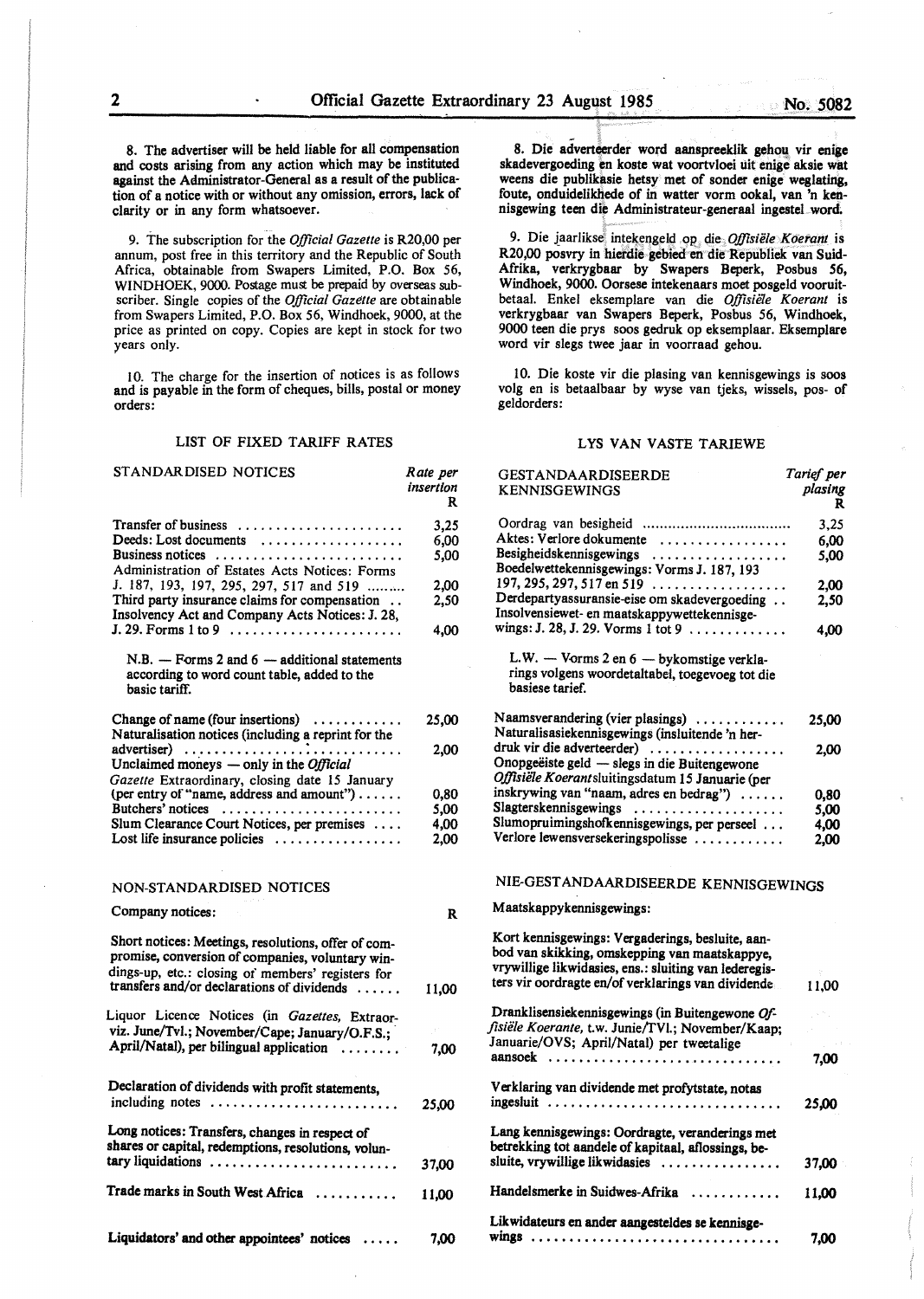# SALES IN EXECUTION AND OTHER PUBLIC SALES:

| Public auctions, sales and tenders:                                 |       |
|---------------------------------------------------------------------|-------|
| Up to 75 words $\dots\dots\dots\dots\dots\dots\dots\dots\dots\dots$ | 6.00  |
| $76$ to 250 words $\dots \dots \dots \dots \dots \dots \dots \dots$ | 15.00 |
| $251$ to 350 words                                                  | 23.00 |

### ORDERS OF THE COURT:

| Provisional and final liquidations or seque-            |       |
|---------------------------------------------------------|-------|
|                                                         | 14.00 |
| Reduction or change in capital mergers, offer of        |       |
| compromise                                              | 37,00 |
| Judicial managements, curator bonis and similar         |       |
|                                                         | 37,00 |
| Extension of return date                                | 4.00  |
| Supersession and discharge of petitions (J. 158).  4,00 |       |

 $\left\langle \hat{r}_{\rm{in}}\right\rangle _{\rm{in}}$ 

11. The charge for the insertion of advertisements other than the notices mentioned in paragraph 10 is at the rate of *56c* per cm double column. (Fractions of a cm must be calculated as a cm).

12. No advertisements shall be inserted unless the charge is prepaid, Cheques, drafts, postal or money orders must be made payable to the Secretary: Civic Affairs and Manpower.

### **Vorm/Form J 187**

# LIQUIDATION AND **DISTRIBUTION ACCOUNTS IN**  DECEASED ESTATES **LYING FOR INSPECTION**

In terms of section  $35(5)$  of Act 66 of 1965, notice is hereby given that copies of the liquidation and distribution accounts (first and fmal, *unless othenvise stated)* in the estates specified below will be open for the inspection of all persons interested therein for a period of 21 days (or shorter or longer if *specially stated)* from the date specified or from the date of publication hereof, whichever- may be the later, and at the offices of the Master and Magistrates as stated.

Should no objection thereto be lodged with the Master concerned during the specified period, the executors will proceed to make payments in accordance with the accounts.

368/84 - OOSTHUIZEN Frederick Albertus 2809 IO 5032 009 N G Pastorie, Gochas Magdalena Johanna Oosthuizen 251015 0038 004 Mariental Windhoek Volkskastrust Beperk Boedel-afdeling Adderleystraat 134 Posbus 4668 Tel. 232250 x 226 Kaapstad.

284/84 - ALBRECHT Ferdinand Wilhelm Karl Paul . 950116 01 000 21 Windhoek 52 Burg Street, Windhoek, South West Africa Second & Final Windhoek Syfrets Trust Limited 24 Wale Street, Cape Town 8001 Agents for the Executors.

171/85 - KOEGELENBERG Gert Johannes 381226 0100 09 8 Posbus 555 Grootfontein Grootfontein Windhoek **Die** Bestuurder Santamtrust Beperk Posbus 4333 Kaapstad **8000** (Eksekuteur).

67/85 - DE GOIS Jose Fernandes 240325 5027 10 8 Bachstraat 6 Windhoek Maria Fausta Dias De Gois Windhoek Die Bestuurder Santamtrust Beperk Posbus 4333 Kaapstad 8000 (Agent)

20/85 - DE VILLIERS Barend Frederik 290316 50ll 00 0 Eerstelaan 5, Uis Aletta Johanna de Villiers (gebore van Wyk) Usakos Windhoek Die Bestuurder Santamtrust Beperk Posbus 4333 Kaapstad 8000 (Eksekuteur).

### GEREGTELIKE EN ANDER OPENBARE VERKOPE:

| Geregtelike verkope<br>Openbare veilings, verkope en tenders: | 18.00          |
|---------------------------------------------------------------|----------------|
|                                                               | -6.00<br>15.00 |
| $76$ tot 250 woorde<br>$251$ tot 350 woorde                   | 23.00          |

# ORDERS VAN DIE HOF:

| Voorlopige en finale likwidasies                                          |       |
|---------------------------------------------------------------------------|-------|
| of sekwestrasie $\ldots \ldots \ldots \ldots \ldots \ldots \ldots \ldots$ | 14.00 |
| Vermindering of veranderings in kapitaal-                                 |       |
| samesmeltings, aanbod van skikking                                        | 37.00 |
| Geregtelike besture, kurator bonis en soortgelyke                         |       |
| en uitgebreide bevel nisi                                                 | 37.00 |
| Verlenging van keerdatum $\dots\dots\dots\dots\dots\dots$                 | 4.00  |
| Tersydestellings en afwysings van petisies (J. 158)  4,00                 |       |

11. Die koste vir die plasing van advertensies, behalwe die kennisgewings wat in paragraaf 10 genoem word, is teen die tarief van *56c* per sm dubbelkolom. (Gedeeltes van 'n sm **moet as volle sm bereken word).** 

12. Geen advertensie word geplaas tensy die koste nie vooruitbetaal is nie. Tjeks, wissels, pos- en geldorders moet aan die Sekretaris,: Burgersake en Mannekrag betaalbaar **gemaak** word.

### **LIKWIDASIE- EN DISTRIBUSIEREKENING IN BESTORWE BOEDELS WAT TER INSAE LE**

Ingevolge artikel 35(5) van Wet 66 van 1965, word hierby kennis gegee dat duplikate van die likwidasie- en distribusierekenings (eerste en fmale, *tensy anders vermeld)* in die boedels hieronder vermeld, in die kantore van die Meester en Landdroste soos vermeld en gedurende 'n tydperk van 21 dae (of korter of langer *indien spesiaal vermeld)* vanaf gemelde datums of vanaf datum van publikasie hiervan, as dit later is, ter insae lê van alle persone wat daarby belang het.

Indien binne genoemde tydperk geen besware daarteen bv die betrokke Meester ingedien word nie, gaan die eksekuteurs oor tot die uitbetalings ingevolge gemelde rekenings.

218/85 - POTGIETER Elizabeth Helena 200214 0014 006 Huis Deon Louw Gobabis Gobabis Windhoek F **M**  Oehl Trust Posbus 2126 Clareinch 7740.

215/85 - CLOETE Anna Elizabeth 150619 0013 008 Windhoek F **M** Oehl Trust Posbus 2126 Clareinch 7740.

227/85 - **GANZ** Hellmut 161226 5023 10 2 Ooievaarstraat 207, Windhoek Bank Windhoek Beperk Posbus 15 Windhoek.

385/83 - VAN DEN HEEVER Barend van Niekerk 080406 5016 00 3 Karasburg Gloudina Johanna van den Heever (gebore Maass} 090644501W Derde Karasburg Windhoek Barclays Nasionale Bank Beperk Trusteetak Kaapstad Posbus 512 Kaapstad 8000.

340/84 - TRÜMPER Gerda 121031 01 0001 7 28 Eadie Street Klein Windhoek Bank Windhoek Limited P.O. Box 15 Windhoek.

271/85 - FEHRMANN Robert Julius 0409145007103 Omaruru Plaas Okoronyama No. 41, P.O. Box 274 Omaruru Omaruru Windhoek Horst Fehrmann P O Box 43 **Windhoek.** 

270/85 - FEHRMANN Lydia 060411008108 Omaruru **Plaas Okornyama No. 41, P.O. Box 274 Omaruru Omaruru**  Windhoek Horst Fehrmann P.O. Box 43 Windhoek.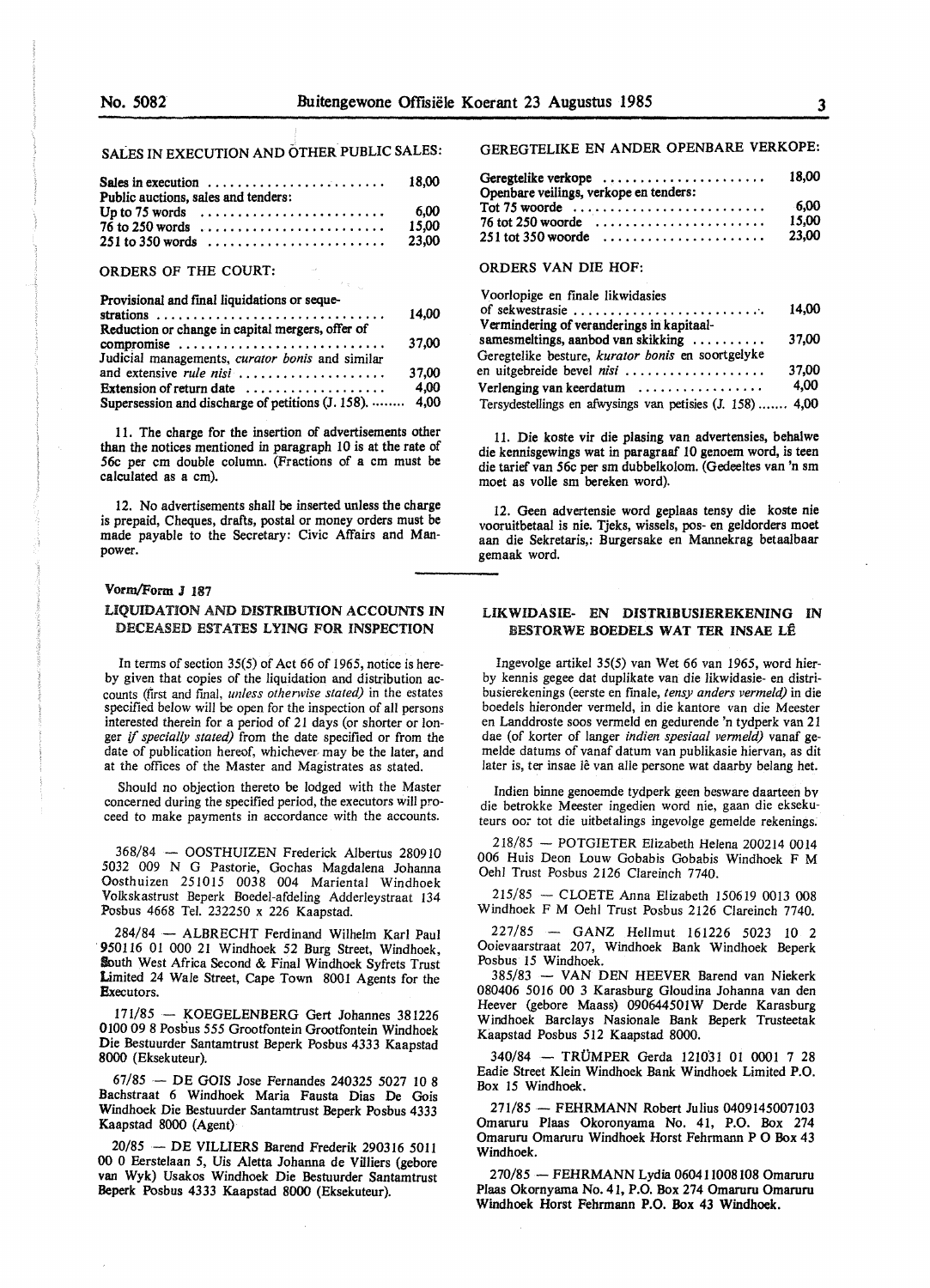### **Vorm/Form** *1* **193**

### **NOTICE TO CREDITORS IN DECEASED ESTATES**

All persons having claims against the estates mentioned below are hereby called upon to lodge their claims with the executors concerned, within 30 days (or otherwise as indicated) calculated from the date of publication hereof. The information is given in the following order: Estate number, surname and christian names, date of birth, identity number, last address, date of death; surviving spouse's names, surname date of birth and identity number; name and address of executor or authorised agent, period allowed for lodgement of *claims* if *other than 30 days.* 

298/85 - POTGIETER Jacobus Tredoex Windhoek 11.8.1920 200811 01 0037 4 Plaas 0016 006 Lazarette Straat Nr 11 Keetmanshoop 14 Julie 1984 Windhoek Rissik Cox & Probart Agente vir Eksekuteur Khabuserstraat 3a, Posbus 90 Keetmanshoop 9000.

### **Vorm/Form 2**

# **MEETING OF CREDITORS IN SEQUESTRATED ESTATES OR COMPANIES BEING WOUND UP**

Pursuant to section 41 and 42 of the Insolvency Act, 1936, section 179 and 182 of the Companies Act, 1926, and section 339 and 366 of the Companies Act, 1973, notice is hereby given that a meeting of creditors will be held in the sequestrated estate or companies being wound up mentioned below, indicating the number of estate/company: the name and description of estate/company; the date, hour and place of meeting and the purpose of meeting.

Meetings in a place in which there is a Master's Office, will be held before the Master; elsewhere they will be held before the Magistrate.

W25/84 - INSOLVENT ESTATE Barend Ferdinand Dauth Wednesday 4th September 1985 at 10h00 at the Office of the Master of the Supreme Court Windhoek Special meeting of creditors for proof of further claims I **R** McLaren Trustee Investment Trust Co (Pty) Ltd P O Box 21204 Windhoek Investment Trust Company (Pty) Ltd P O Box 21204 Windhoek.

### **Vorm/Form 517**

# **NOTICE TO CREDITORS IN DECEASED ESTATES**

All persons having claims against the estates specified in the schedule, are called upon to lodge their claims with the executors concerned within a period of 30 days (or otherwise as indicated) from the date of publication hereof.

### **KENNISGEWING AAN KREDITEURE IN BESTOR-WE BOEDELS**

Aile persone wat vorderinge het teen die boedels hieronder vermeld, word hierby versoek om hul vorderinge by die betrokke eksekuteurs en binne 'n tydperk van 30 dae (of andersins soos aangedui) gereken vanaf die datum van publikasie hiervan in te lewer. Die inligting word verstrek in die volgorde: Boedelnommer, familienaam en voorname, geboortedatum, persoonsnommer, laaste datum, familienaam, geboortedatum en persoonsnommer; naam en adres van eksekuteurs of gemagtigde agent, tydperk toegelaat vir lewering van vorderings *indien anders as 30 dae.* 

405/84 - LE ROUX (gebore Heuer) Wilhelmina Heiletje 27.05.1915 150527 0016 006 Lazarette Straat Nr 11 Keetmanshoop 14 Julie 1984 Windhoek Rissik Cox & Probart Agente vir Eksekuteur Khabuserstraat 3a, Posbus 90 Keetmanshoop 9000.

### **BYEENKOMS VAN SKULDEISERS IN GESEK-WESTREERDE BOEDELS OF MAATSKAPPYE IN LIKWIDASIB**

Ingevolge artikels 41 en 42 van die lnsolvensiewet, 1936, artikels 179 en 182 van die Maatskappywet, 1926, en artikels 339 en 336 van die Maatskappywet, 1973, word hierby kennis gegee dat 'n byeenkoms van skuldeisers in die gesekwestreerde boedels of maatskappye in likwidasie hieronder vermeld, gehou sal word met aanduiding van die nommer van boedel/maatskappy; die naam en beskrywing van boedei, ... .: atskappy; die daturn, uur en plek van byeenkoms en die doe! van byeenkoms.

In 'n plek waarin 'n kantoor van 'n Meester is, word die byeenkoms voor die Meester gehou en in ander plekke voor die Landdros.

W26/84 - INSOLVENT ESTATE J J Pretorius *TIA* L & N Contractors Wednesday 4th September 1985 at 10h00 at the office of the Master of the Supreme Court Windhoek Special Meeting of creditors for proof of further claims I R McLaren Trustee Investement Trust Co (Pty) Ltd P O Box 21204 Windhoek Investment Trust Company (Pty) Ltd P O Box 21204 Windhoek.

### **KENNISGEWING AAN KREDITEURE IN BESTOR-WE BOEDELS**

Aile persone wat vorderinge het teen die boedels in die bylae vermeld, word versoek om sodanige vorderings binne 'n tydperk van 30 dae (of andersins soos aangedui) vanaf die datum van publikasie hiervan by die betrokke eksekuteurs in te lewer.

GREEFF Sara Aletta 2.2.1925 250202 0014 000 Distrik Outjo 20 Julie 1985 Greeff Gerhardus Petrus Greeff 30 Windhoek SWA Standard Bank SWA Ltd. (Registered Commercial Bank) Trustee Branch PO Box 2164 Windhoek 9000.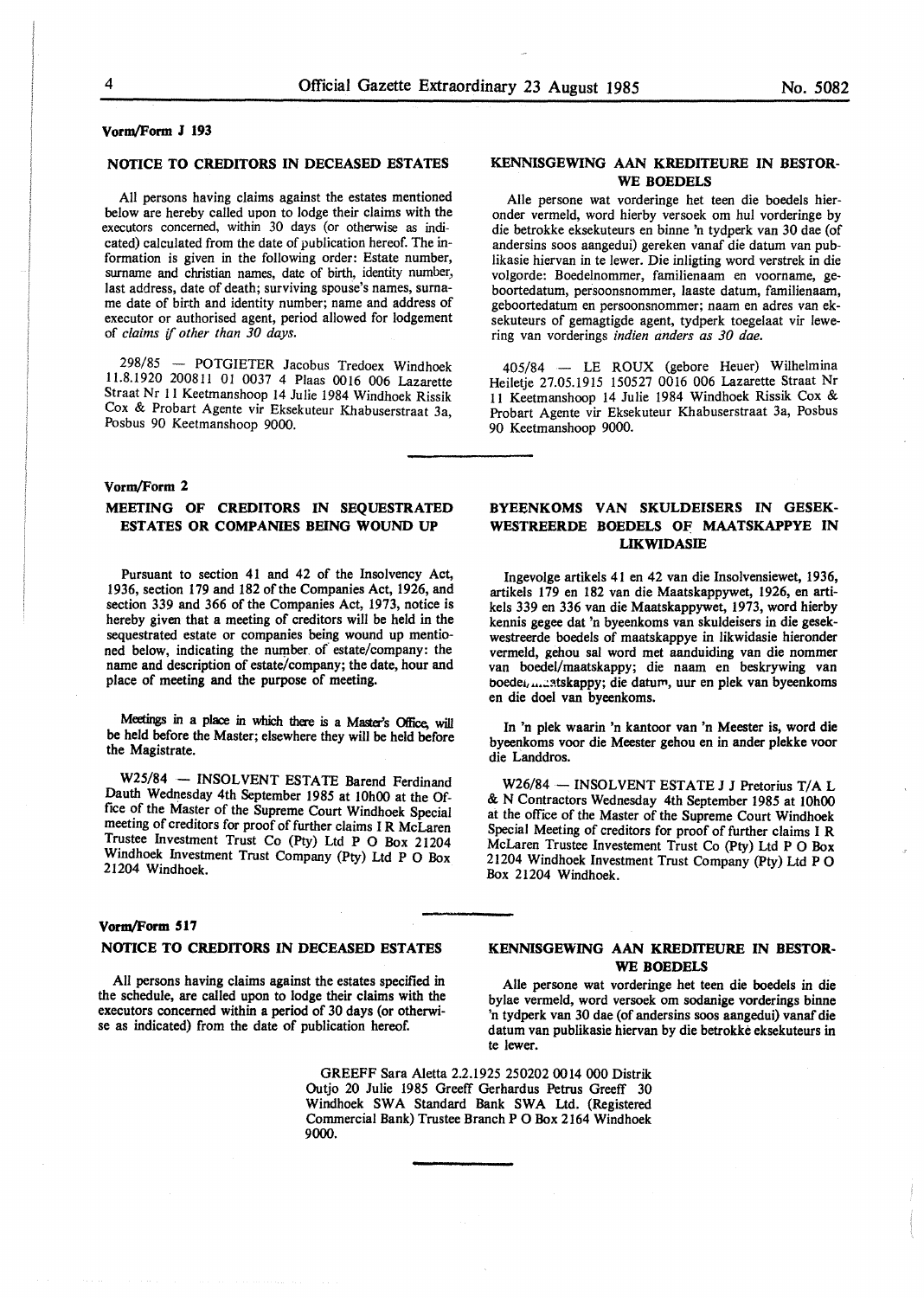### **Vorm/Form J 29**

# **FIRST MEETINGS OF CREDITORS, CONTRIBU-TORIES, MEMBERS OR DEBENTURE-HOLDERS OF SEQUESTRATED ESTATES, COMPANIES BEING WOUND UP OR PLACED UNDER PROVISIONAL JUDICIAL MANAGEMENT**

The estates and companies mentioned below having been placed under sequestration, being wound up or having been placed under provisional judicial management by order of the Supreme Court of South Africa, Masters of the Supreme Court hereby given notice, pursuant to section 17(4) and 40(1) of the Insolvency Act, 1936, section 119(3), 125 (1) and *l96bis* (4) of the Companies Act, 1926, and sec-tions 356(1), 364(1) and 429 of the Companies Act, 1973, that first meeting of creditors, contributories, members or debenture-holders of the said estates or companies will be held on the dates and at the times and places mentioned below, for proof of claims against the estates or companies, the election of trustees, liquidators or judicial managers or managers or provisional judicial managers or for the purposes referred to in section 364 or 431 of Act 61 of 1973, as the case may be.

Meetings in a place in which there is a Master's office, will be held before the Master; elsewhere they will be held before the Magistrate.

# **EERSTE BYEENKOMSTE VAN SKULDEISERS, KONTRIBUANTE, LEDE OF SKULDBRIEFHOUERS VAN GESEKWESTREERDE BOEDELS, MAATSKAP-**PYE IN **LIKWIDASIB OF ONDER VOORLOPIGE GEREGTELIKE BESTUUR**

Nademaal die boedels of maatskappye hieronder vermeld op las van die Hooggeregshof van Suidwes-Afrika gesekwestreer, gelikwideer of onder voorlopige geregtelike bestuur geplaas is, word hierby deur die Meesters van die Hooggeregshof ingevolge artikels 17(4). en 40(1) van die Insolvensiewet, 1936, artikels 119(3), 125{1) en *196bis(4)* van die Maatskappywet, 1936, 1926, en artikels 356(1), 364(1) en 429 van die Maatskappywet, 1973, kennis gegee dat 'n eerste byeenkoms van skuldeisers, kontribuante, lede of skuldbriefhouers van genoemde boedels of maatskappye op die datums, ure en plekke hieronder vermeld, vir die bewys van eise teen die boedels of maatskappye, die verkiesing **van**  kurators, likwidateurs of geregtelike bestuurders of bestuurders of voorlopige geregtelike bestuurders, of vir die doeleindes bedoel in artikel 364 of 431 van Wet 61 van 1973, na gelang van die geval, gehou sal word.

In 'n plek waarin 'n kantoor van 'n Meester is, word die byeenkoms voor die Meester en op ander plekke voor die t.anddros gehou.

W15/85 - KLEINBEGIN MINING Co. (Pty) Ltd P O Box 9219 Windhoek 9000 (District Rehoboth) 26 April 1985 2 August 1985 Supreme Court of South West Africa 4 September 1985, 10h00, Master of the Supreme Court. Master of the Supreme Court P. Bag 13190 Windhoek

# **Vonn/Form 297 NOTICE FOR ELECTION OF EXECUTORS AND/OR TUTORS.**

#### **ELECTION OF EXECUTORS AND TUTORS**

The Estates of the Persons mentioned in the subjoined Schedule being unrepresented, interested, parties are hereby given notice by the Master of the Supreme Court of South West Africa, that meetings will be held in several Estates at the dates, times and places specified, for the purpose of selecting some Person or Persons, for approval by the respective Master, as fit and proper to be appointed by them as Executors or Tutors, as the case may be.

Meetings in a town in which there is a Master's Office, will be held before the Master; elsewhere they will be held before the Magistrate.

 $N.B.$  - Items indicated by  $a^*$  on the left hand side, denote the election of a Tutor; otherwise an Executor is to be elected.

# **KENNISGEWING V1R VERKIBSING VAN EKSEKU-TEURS EN/OF VOOGDE**

### **VERKIESING VAN EKSEKUTEURS EN VOOGDE**

Aangesien die Boedels van die Persone vermeld in onderstaande Bylae nie verteenwoordig is nie, word hierby deur Meesters van die Hooggeregshowe van Suid-Afrika aan belanghebbendes kennis gegee, dat byeenkomste ten opsigte van die verskiUende Boedels op die datums, tye en plekke vermeld, gehou sal word met die doe! om 'n Persoon of Persone te kies vir goedkeuring deur die Meester as geskik en bekwaam om deur horn aangestel te word as Eksekuteurs of Voogde, na gelang van omstandighede.

In 'n stad waarin 'n Kantoor van 'n Meester is, word die byeenkoms voor die Meester gehou en in ander plekke voor die Landdros.

L.W. - Items aan die linkerkant moet 'n \* gemerk, dui aan die verkiesing van 'n Voog; andersins word 'n Eksekuteur gekies.

42/85 - REMMERT Edith Huisvrou 18 Januarie 1985 Meester van die Hooggeregshof Windhoek 06.09.1985 10h00 Suidwes-Afrika. Meester van die Hooggeregshof P/ sak XI3190 Windhoek.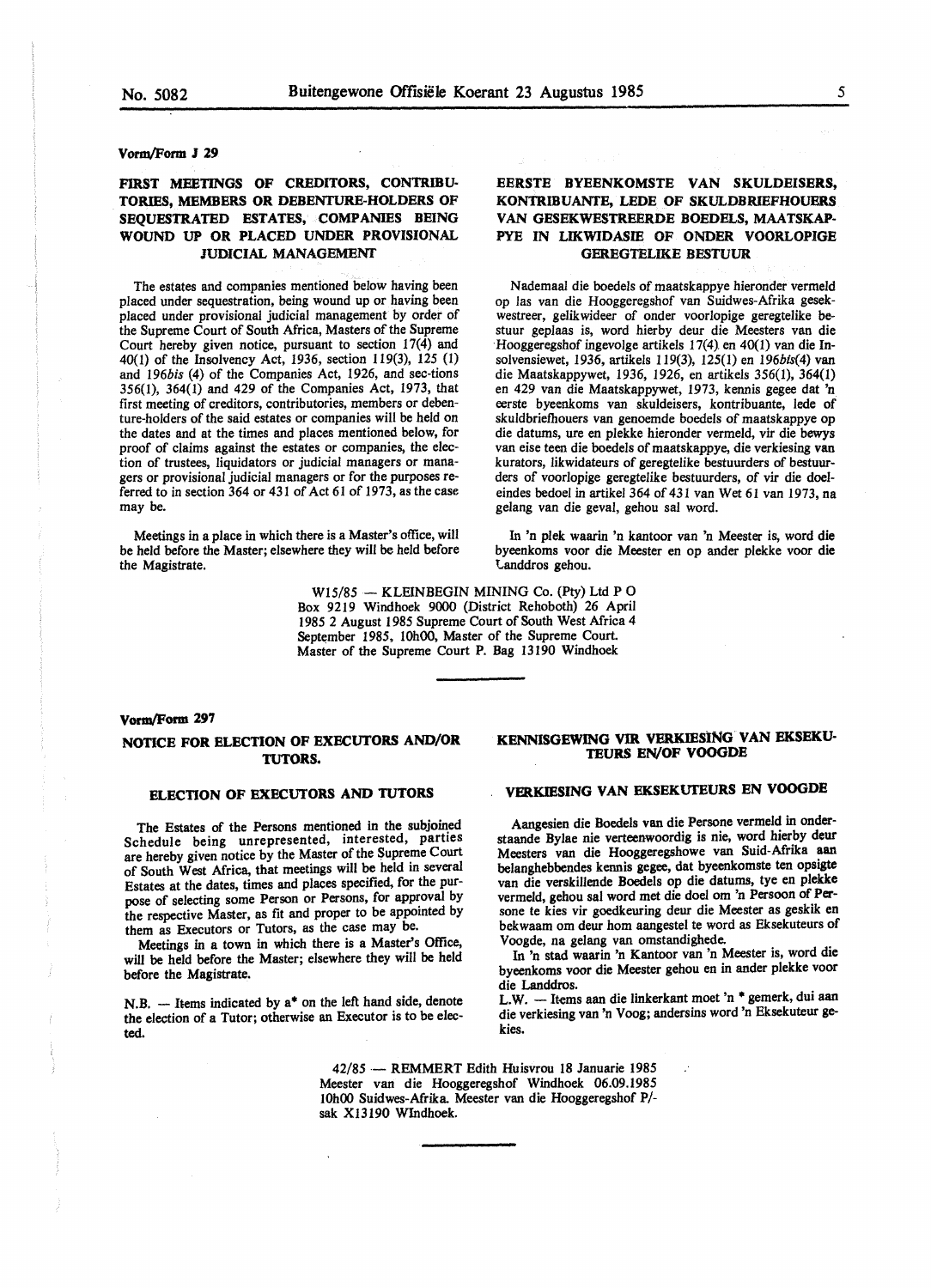# **EXTENSION OF TIME WITHIN WIUCH TO LODGE LIQUIDATION ACCOUNTS AND PLANS OF DISTRI-BUTION OR CONTRIBUTION IN SEQUESTRATED ESTATES OR COMPANIES BEING WOUND UP**

Pursuant to section 109(1) of the Insolvency Act, 1936, and section 135(1) (c) of the Companies Act, 1926, notice is hereby given that after the expiration of a period of 14 days as from the date of publication hereof, it is the intention of the trustees or liquidation as the case may be, of sequestrated estates or companies being wound up mentioned below. to apply to the respective Master for an extension of time, as specified below, within which to lodge liquidation accounts and plans of distribution or contribution.

W31/84 - INSOLVENT ESTATE Lukas Gerhardus Lategan t/a Lategan Bouers Dr OFC Herrigel c/o Security Trust SWA (Pty) Ltd P O Box 3599 Windhoek 9000 1985.02.18 1985.08.18 Three months. The Master of the Supreme Court, Windhoek. Dr OFC Herrigel c/o Security Trust SWA (Pty) Ltd PO Box 3599 Windhoek 9000.

# **VERLENGING VAN TERMYN VIR INDIBNING VAN LIKWIDASIE- DISTRIBUSIE- OF KONTRIBUSIE-REKENING IN GESEKWESTREERDE BOEDELS OF MAATSKAPPYE** IN **LIKWIDASIE**

lngevolge artikel 109(1) van die Insolvensiewet, 1936, en artikel 135(1)(c) van die Maatskappywet, 1926, word hierby kennis gegee dat kurators of likwidateurs van die gesekwestreerde boedels of maatskappye in likwidasie, na gelang van die geval hieronder vermeld voornemens is om na afloop van 'n termyn van 14 dae vanaf die datum van die publikasie hiervan, die betrokke Meesters om 'n verlenging van die termyne hieronder genoem, vir die indiening van likwidasie-, distribusie- of kontribusierekenings te versoek.

W5/85 - INSOLVENT ESTATE T I Cooper 6th August 1985 Dividends being paid secured/preferent/concurrent first Liquidation and Distribution account I R McLaren Trustee Investment Trust Co (pty) Ltd P O Box 21204 Windhoek. Investment Trust Co (Pty) Ltd P O Box 21204 Windhoek 9000.

W5/81 - INSOLVENTE BOEDEL Gert Beukes Derde en Finale Likwidasie- en distribusierekening Meester - Windhoek Landdros - Grootfontein 14 dae. F M Oehl Posbus 2126 Clareinch 7740.

#### Vorm/Form 519

### LIQUIDATION AND **DISTRIBUTION ACCOUNT IN**  DECEASED ESTATE LYING **FOR INSPECTION**

In terms of section 35(5) of Act 66 of 1965 notice is hereby given that the liquidation and distribution account in the Estate specified in the Schedule .will be open for inspection of all persons interested therein for a period of 21 days from the date of publication hereof (or otherwise as indicated) at the offices of the Master of the Supreme Court and Magistrate, as stated.

Should no objection thereto be lodged with the Master during the specified period, the Executor wiil proceed to make payment in accordance therewith.

272/85 - ERASMUS Anna Louisa 030303 01 0012 6 Otjiwarongo Eerste en Finale 23.8.1985 Windhoek Otjiwarongo Standard Bank SWA Bpk. (Geregistreerde Handelsbank) Trustee Tak Posbus 2164 Windhoek 9000.

### LIKWIDASIE EN DISTRIBUSIEREKENING IN BE-STORWE BOEDEL WAT TER INSAE LÊ

Ingevolge artikel 35(5) van Wet 66 van 1964 word hierby kennis gegee dat die likwidasie- en distribusierekening in die Boedel in die Bylae vermeld in die kantore van die Meester van die Hooggeregshof en Landdros soos vermeld vir 'n tydperk van 21 dae vanaf die datum van publikasie hiervan (of andersins soos aangedui) ter insae sal lê vir alle persone wat daarby belang het.

Indien geen besware daarteen by die Meester binne die gemelde tydperk ingedien word nie, sal die eksekuteur tot uitbetaling daarvolgens oorgaan.

495/83 - BARTENS Waldemar 310114 5027 00 2 Rundu Suidwes-Afrika Windhoek - Meesterskantoor Rundu - Landdroskantoor Stern & Barnard Posbus 452 Windhoek 9000.

# KENNISGEWING VAN OORDRAG VAN BESIGHEID

GELIEWE KENNIS TE NEEM dat by 'n Algemene Sitting van die Handelslisensiehof wat gehou sal word te OMARURU op 4 September 1985, aansoek gedoen sal word vir oordrag van die Algemene Handelaars- Spuit en Mineralewater, Tabak by Kleinmaat en Pat. Medisynelisensie gehou deur Mev Hester Johanne Ne! op Erf 172, OMARURU aan Mnr H J Stange wie besigheid sal doen op dieselfde perseel onder die naam OMARURU VARS PRODUKTE.

> VAN DER WESTHUIZEN & GREEF Posbus 47 OTJIWARONGO.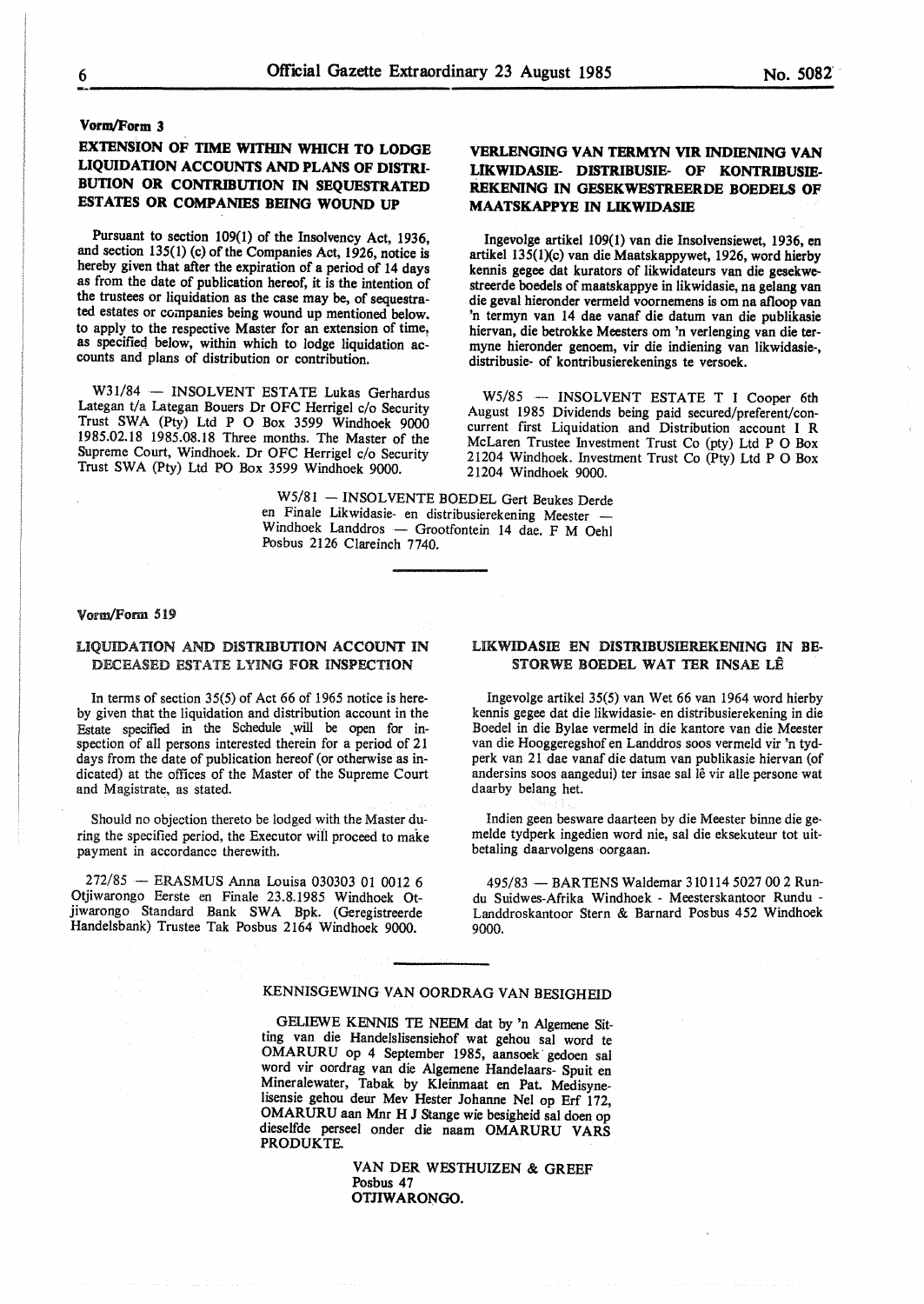### KENNISGEWING VAN OORDRAG VAN BESIGHEID IN TERME VAN ARTIKEL 16 VAN ORDONNANSIE 13 VAN 1935 SOOS GEWYSIG

GELIEWE KENNIS TE NEEM dat aansoek gedoen sal word na 14 (VEER TIEN) dae vanaf datum van publikasie hiervan vir die oordrag van die Algemene Handelaar, Vars Produkte, Tabak, Slagter en Restaurant Iisensies tans gehou deur G FRANCUK wat handel dryf as DOLLY'S TAKE AWAY op Erf 90, Kaiserstraat, WINDHOEK aan FERNANDO DE SOUSA, wie voortaan op dieselfde perseel onder die naam en sty! van DOLLY'S TAKE AWAY vir sy eie rekening besigheid sal doen.

GEDATEER te WINDHOEK op hierdie 12de dag van AUGUSTUS 1985.

> (GET) W D BREEDT STERN & BARNARD 2de Vloer Swabank Gebou Buelowstraat WINDHOEK

**IN THE SUPREME COURT OF SOUTH WEST AFRICA WINDHOEK, FRIDAY, 12 JULY 1985** 

**BEFORE THE HONOURABLE MR JUSTICE BETHUNE** 

In the matter between;

# **COMBINED MEAT CANNERS SWA LIMITED Applicant**

Upon the Motion of Mr Coetzee, Counsel for the Applicant, and upon reading the Notice of Motion and other documents filed of record:

### IT IS ORDERED

- 1. That the abovenamend Applicant Company be and is hereby placed under Provisional Liquidation;
- 2. That a Rule *nisi* do issue calling upon all persons concerned to show cause, if any, to this Court on the 2 August 1985, at io a.m. why the said Applicant Company should not be placed under final winding-up order; and
- 3. That setvice of this rule be effected upon the Applicant Company at its registered Head Office and by publication forthwirth once in the Official Gazette and Windhoek Advertiser.

BY ORDER OF THE COURT

#### **H.** Peters **Registrar**

(A. LOUW & KIE)

# KENNISGEWING VAN OORDRAG VAN BESIGHEID

KENNIS GESKIED HIERMEE dat na veertien (14) dae vanaf plasing van hierdie Kennisgewing daar by die Handelslisensiehof vir die distrik van USAKOS, gehou te USAKOS, aansoek gedoen sal word vir die oordrag van die besigheid tans gehou deur ANDRE KNOUWDS wat handel dryf onder die naam en styl van ETOSHAS SLAGHUIS op Erf 30 F Usakos aan DANIE VAN WYK (EIENDOMS) BEPERK wat op dieselfde perseel en onder dieselfde naam vir sy eie rekening handel sal dryf.

ALDUS GEDAAN EN GETEKEN TE SWAKOPMUND HIERDIE 12de DAG VAN AUGUSTUS 1985.

> SWANEPOEL & KINGHORN Prokureurs vir Applikant Standard Bank Gebou Kaiser Wilhelmstraat Posbus 1455 SWAKOPMUND

### IN THE SUPREME COURTH OF SOUTH WEST **AFRICA**

**WINDHOEK, FRIDAY, 2 AUGUST 1985** 

### **BEFORE THE HONOURABLE MR JUSTICE S1RYDOM**

In the Application of:

# **COMBINED MEAT CANNERS SWA LIMITED Applicant**

Upon the Motion of Mr Coetzee, Counsel for the Applicant, and upon reading the Rule *nisi* herein issued on the 12 July 1985:

### IT IS ORDERED

That the return date of the abovementioned Rule *nisi* be and is hereby extended to 23 August, 1985.

BY ORDER OF THE COURT

H. Peters Registrar

(A. LOUW & CO)

# KENNISGEWING VAN OORDRAG VAN BESIGHEID

Kennis geskied hiermee dat 14 dae na publikasie hiervan, aansoek gedoen sal word by die Landdros te Tsumeb vir die Oordrag van die Algemene Handelaarslisensie, tans gehou deur BERNHARD ADRIAN RUPP, wat besigheid gedrywe het onder die handelsnaam van COUNT DOWN FASHIONS, te Erf 78, Hoofstraat, Tsumeb, aan MEVROU L M BOTES, wat besigheid sal drywe op die rekening van MEVROU L M BOTES, MNR A J BOTES en MNR R GEVERS, op dieselfde persele, onder die handelsnaam van COUNT DOWN FASHIONS.

GEDATEER te TSUMEB op hierdie 8ste dag van<br>AUGUSTUS 1985.

GERTENBACH, VAN ZYL & **VAN SITTERT** Hoofstraat Posbus 259 **TSUMEB** 9000